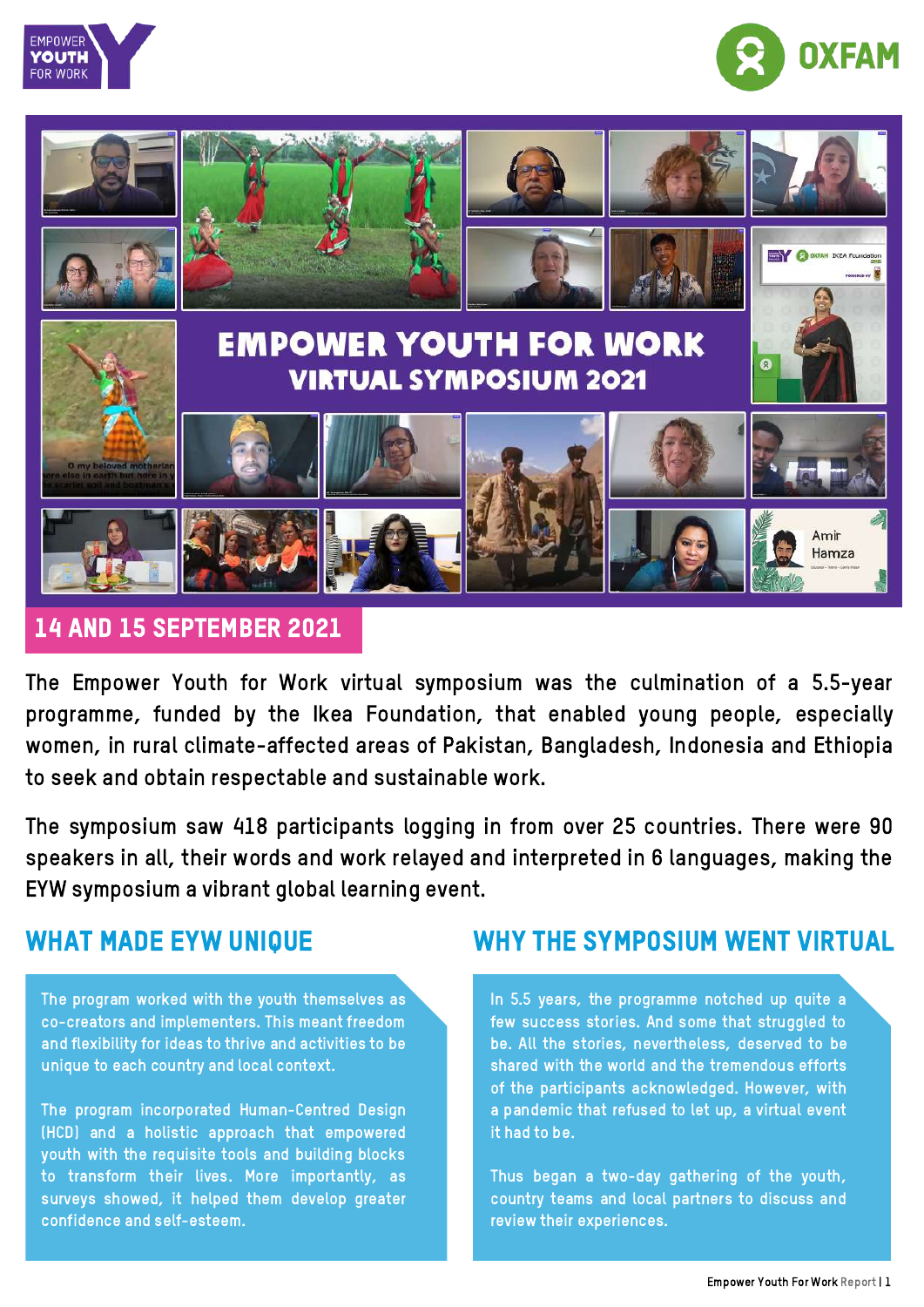# **EVENT** milestones

# **GETTING OFF TO A** Flying Start

The plenary sessions set the context for the symposium and captured the experiences and insights of the EYW cocreators, youth partners, and youth leaders. Participants and viewers joined Vasanthi Hariprakash, the host of the day, to flag off a warm and colourful inaugural.

#### [rewatch](https://www.empoweryouthforwork.org/symposium-2021/rewatch-the-symposium/) the Events here

## THe holistic approach

On Day 1, the partners and youth decoded EYW's holistic approach and its three building blocks:

- 1. Youth agency & skills
- 2. Economic opportunities
- 3. Enabling environments

Youth partners of Oxfam Novib weighed in with research evidence on the project design, while youth leaders and partners offered perspectives on how this shaped up on the ground.



On Day 2, panel discussions led by Faqih Aulia Akbar Rasyid and Bushra Ahmad explored youth-led activities in the 4 EYW countries.

Youth leaders gave a first-hand account of their experiences as innovators, ambassadors, entrepreneurs and influencers – and how they created positive personal, social, economic or environmental changes.



"At the core of EYW are the youth, youth experts and co-creators, making dreams happen. It was not an easy project to implement, but despite the many challenges – social, economic, natural disasters and political changes – what made it happen is the resilience and hard work of all involved."

- Marieke Feitsma, EYW Project Leader, Oxfam Novib

## innovation booster

Innovation boosters by influencers and champions from the 4 EYW countries gave participants a glimpse of the groundbreaking work in rural employment in their respective countries.

Amir Hamza Xihad, Ary Suhandi, Shazia Batool, Petra Hans, Robbert van de Waerdt, and Rehima Abati held the audience spellbound as they spoke on areas as diverse as education, ecotourism, social and individual rights and entrepreneurship.







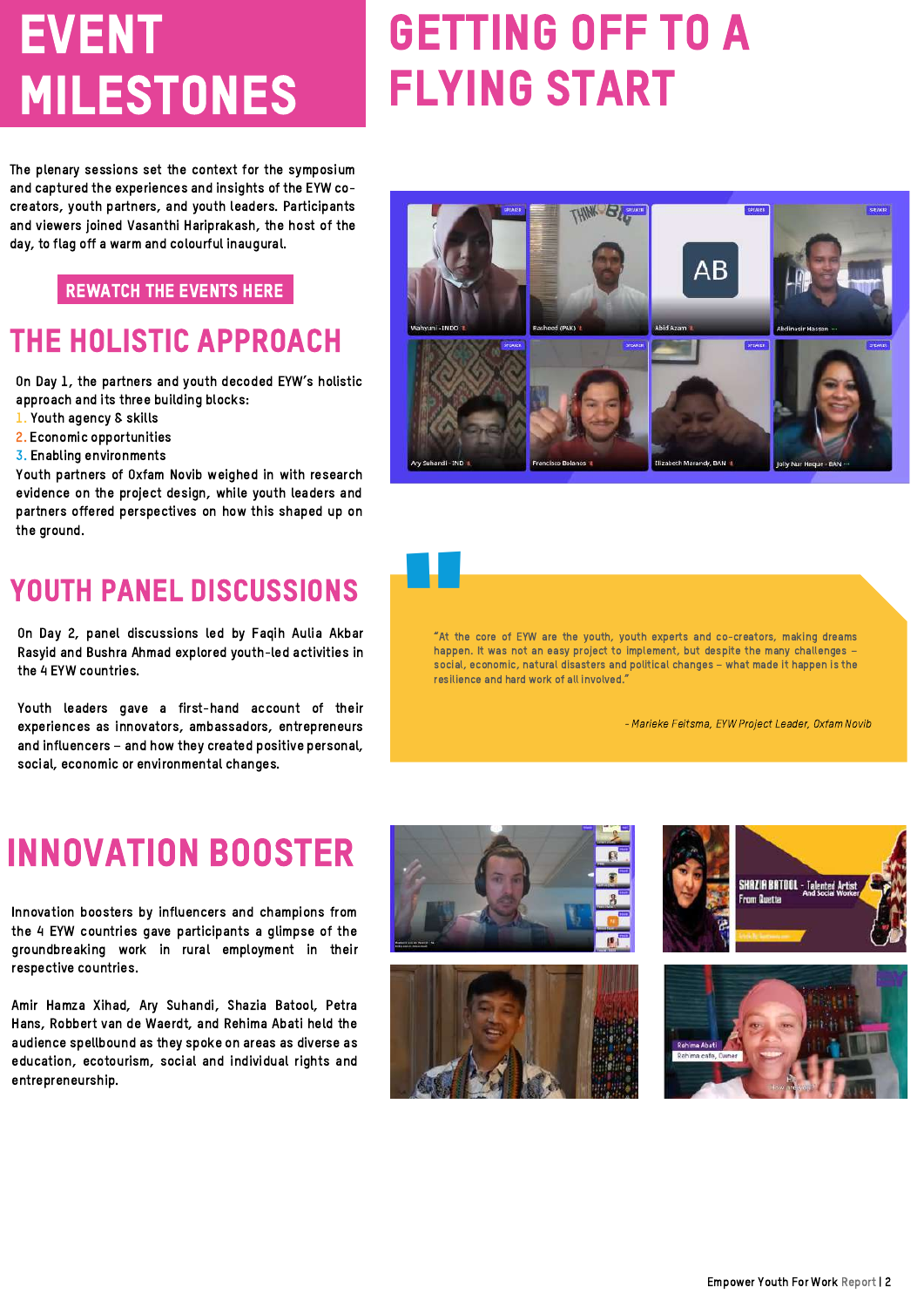



## **CULTURAL BOOSTER**

What's a get-together without some music, dance, and fun? Cultural boosters showcased the best of the regions. By Singers from the Addie OS Orchestra **DUCT OF CHA INTERNATION Source: Yaarta Dheere by Caa** 

From a contemporary choral take on a Sulawesi love song to a spirited Bangla dance amidst lush fields, from some arm-chair traveling across the breathtaking Hindu Kush mountains to a peppy, funky Somali dance and song routine, there was something for everyone!





By Youth of Bangladesh

#### Living Library ÷ Come on in and take a seat! Meet and interact with the experts Living library Fagih Aulia Akbar Rasvid - IN Bushira Ahmad - PAK - Oxfam UK Shahrad Shakeel - PAK - Oxfam Ince Coffee breaks at the symposium were one of a kind! Picture a living library, where participants could take a virtual seat at a table and converse with an expert of their choice. Lively interactions, Q&As, and casual pow-wows Ye Zihren - Oxfam Novi Halp Desk Help Desk 2 flowed, adding a special sparkle to the event.



## Product SHOWCASE

Empowered social entrepreneurs from the 4 countries, trained under the EYW program, proudly presented their product offerings at the event.

A varied collection was showcased for the audience, ranging from jute handicrafts, traditional jewellery and fabrics from Bangladesh to pickles, soaps, and embroidered textiles from Pakistan, t-shirts, snacks and gifting items from Indonesia, and services from Ethiopia.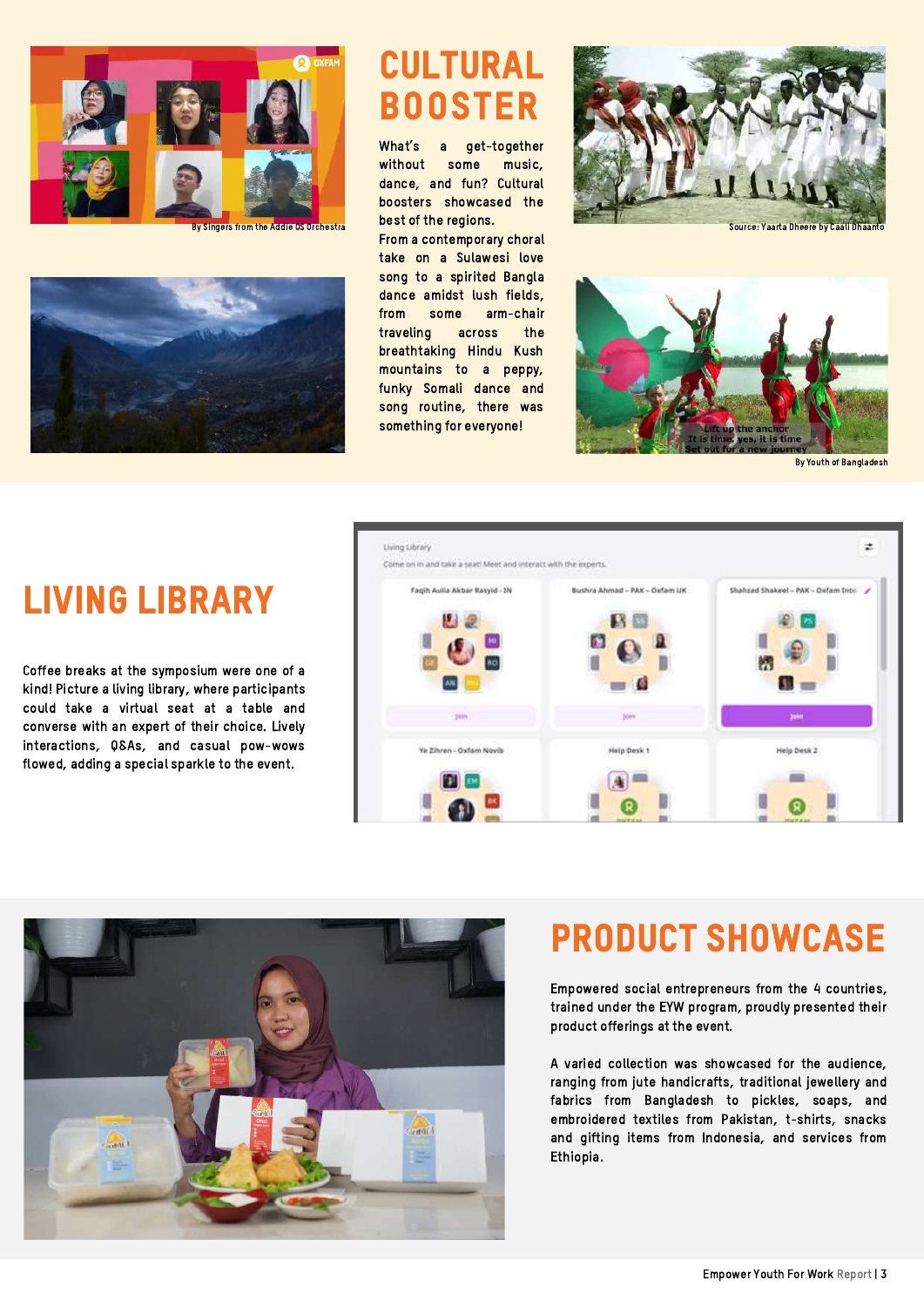# EVENT HIGHLIGHTS



#### Community-based tourism

In Indonesia, the initiative combined traditional tourism with modern strategies to create linkage to the rural market and increased economic opportunities for the youth and their communities. Cocreated with young people, these sessions shared how this innovative business offers contemporary solutions to commercialize the tourism industry in an environmentally sustainable way.

### YOUTH ADVISORY BOARDS

The Youth Advisory Board (YAB) brought youth from several provinces together, supporting them as they advocated for youth issues in their region. The participants were involved in work relating to COVID-19, climate change and social norms. YABs have changed mindsets all around. Conversations with families, especially men, helped them see value in women's contribution to a household, and how their participation and leadership could benefit the family and community.



## Loan Guarantee program

The Loan Guarantee Fund (LGF) gave the youth in Ethiopia access to financial services, education and funding, with <sup>a</sup> <sup>360</sup>° approach. It not only facilitated loans and served as a guarantor for collaterals required by youth-centred enterprises, but also helped build financial and business literacy.

From creating a business development plan and assessing viability to navigating the legalities of registering a business, young entrepreneurs got a one-of-a-kind education and vital support to chase their dreams.

# turning dreams into **REALITY**

### Rural Hubs in Bangladesh and Pakistan

Rural Hubs were safe spaces set up by the youth for their peers, especially women, to learn, share ideas and do business. Participants developed business ideas, cultivated connections to the market, and learned to digitise their businesses.

"Money ++ services" was a unique selling point of the hubs, the ++ pointing to the broader opportunity to develop communication skills, relationships, confidence, etc. In one case, the hub enabled a woman participant with a disability to not only earn for herself but also become more articulate.



YAB is a tool to engage with policy-making, putting youth at the forefront."

- Nimra Nazir, Project Officer, Oxfam Pakistan

## climate smart village

Climate change and its impact were discussed within community groups, roping in women, youth, as well as local businesses and entrepreneurs. Local solutions, sustainable practices and business proposals were explored. Vermicomposting as a source of additional income for women has been a successful contribution. During the pandemic, the focus moved from community tourism to local food, with new products like tilapia fish and organic food introduced into the communities and market.

#### success story



Roda Abdiwali Isaq is a 25-year-old member of an entrepreneurship scheme who is no longer financially dependent on her family. She is part of a cooperative that is engaged in selling household utensils with the support of the EYW program.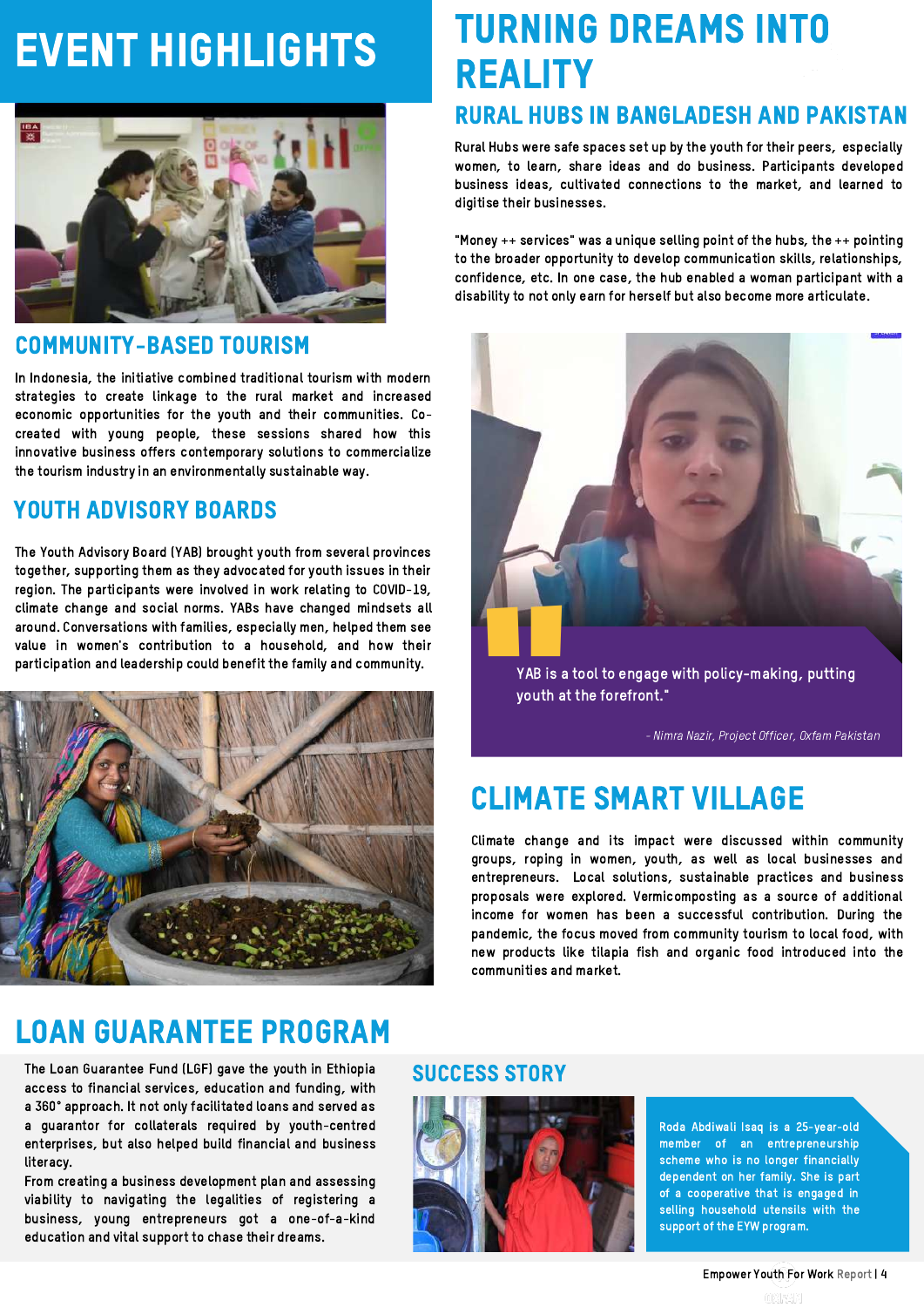## Breaking the glass ceiling

### Social Norms

In 2017, Oxfam started a learning trajectory to understand and diagnose social norms and design effective strategies to gradually uproot regressive notions and nurture empowerment within youth. Ronald van Moorten and Aissa Boodhoo explored the what, why, how and the way ahead for the social norms journey. ?

Question: "When have you done something because you felt socially motivated to do so, even if you didn't want to or think it wasn't right?"

Responses: "Opening an Instagram account", "Going to family gatherings", "Pretending to pray at a dinner table", "Wearing a veil in a meeting because there were boys present (even though they were half my age)"



Some aspects<br>
global south<br>
example, in ru<br>
marry early an Some aspects are different [in terms of youth vision in the global south vs north] but they also have similarities. For example, in rural and poor areas where girls are pushed to marry early and see it as a strategy for her to escape from her situation, their vision is to get married to a good man."

- Intan Darmavati, GALS Facilitator

## Encouraging female-LED businesses

Young women entrepreneurs shared their journey of setting up entrepreneurial ventures. Implementing and local partners Asspuk and IBL helped the youth by offering soft skills boot camps and business development support. They also prepared them for ecommerce business and employment opportunities.





THIS GREPHIC WAS PRODUCED BASED ON IMPUT FROM CARLOS AREA

## Gender Action Learning System

GALS uses visual diagramming tools, principles and peer learning mechanisms that enable marginalized people to develop their own visions of where they want to go.

GALS in EYW has:

- Strengthened the agency of youth
- $\bullet$ Changed gender power relations
- Made gender discrimination, violence against women and socio- $\bullet$ political exclusion of women unacceptable
- Changed deep-rooted social norms and behaviour



## dual apprenticeship

The Dual Apprenticeship Model (DAM) piloted in Bangladesh included training in the workplaces. This meant youth developed the confidence to succeed in the job market. In Ethiopia, youth apprenticeship schemes focused on women-friendly sectors & linkages with the government and private sector companies. To foster entrepreneurship, a vehicle equipped with trainers and tools including mobile Wi-Fi hotspots visited remote rural areas of Ethiopia.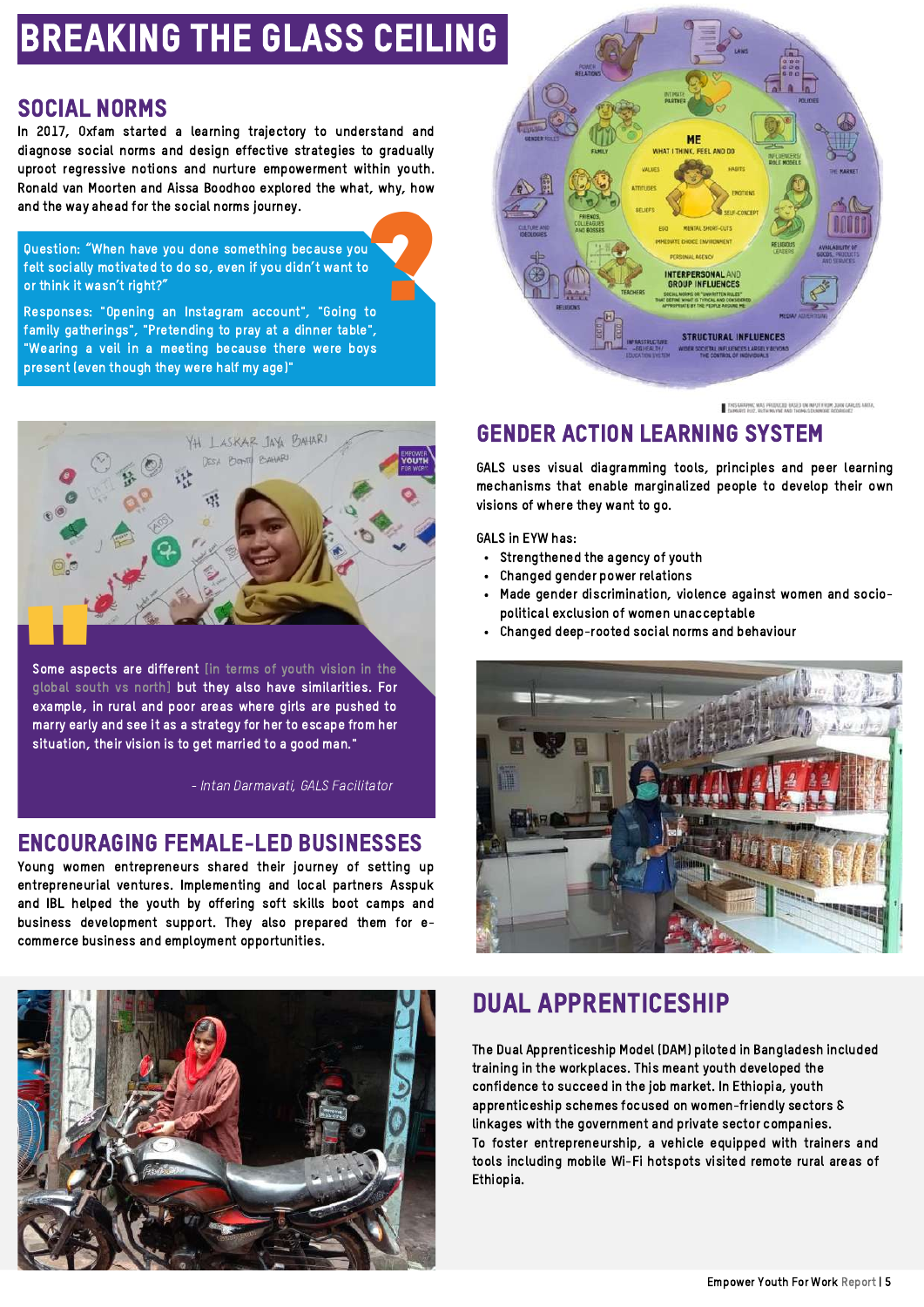# **GREAT PEOPLE** saying awesome things

**We have the**<br>"We have the<br>have, we must "We have the opportunity which the youth of the past centuries did not have, we must take the opportunity to make use of it!" - Ismael Ibrahim (Ethiopia)

" "Thank you very much for the wonderful learning event –well organized, very colourful and lots of learning."

- Rahel Bekele (Ethiopia)

A big big big s<br>all the familiar<br>o be a part of t "A big big big shout out to everyone for a successful event. It was so nice to see all the familiar and new faces who made it happen. It was a tremendous pleasure to be a part of this event."

- Jolly Nur Haque (Bangladesh)

ar team for<br>o inspiring<br>tries via a<br>nd it was a "I am writing to share our appreciation to the whole Oxfam and Pickle Jar team for all their hard work in organizing such an amazing symposium. It was so inspiring to see and experience all the wonderful work happening in four countries via a virtual platform. I was talking to one of our youth leaders yesterday and it was a life-changing experience for him. He participated in any virtual event for the very first time and presented his story too. He was so happy and proud of himself that he was finding it difficult to express his experience in words. That was a moment of joy for me too that EYW has extended this experience to our rural young people and it will stay with them for their lifetime.

Thanks again for all your efforts in making this happen with so much realism."

- Seher Afsheen (Pakistan)

Thank you fo<br>"Thank you fo<br>"xperience and<br>"ye till we meet "Thank you for the collaboration and your support … I really enjoyed the experience and the vibe…. Hopefully, our network can be strengthened and we can meet again at another time. If I can say so in Bahasa, Sampai Jumpa [Good bye till we meet again]."

- Anon (Indonesia)

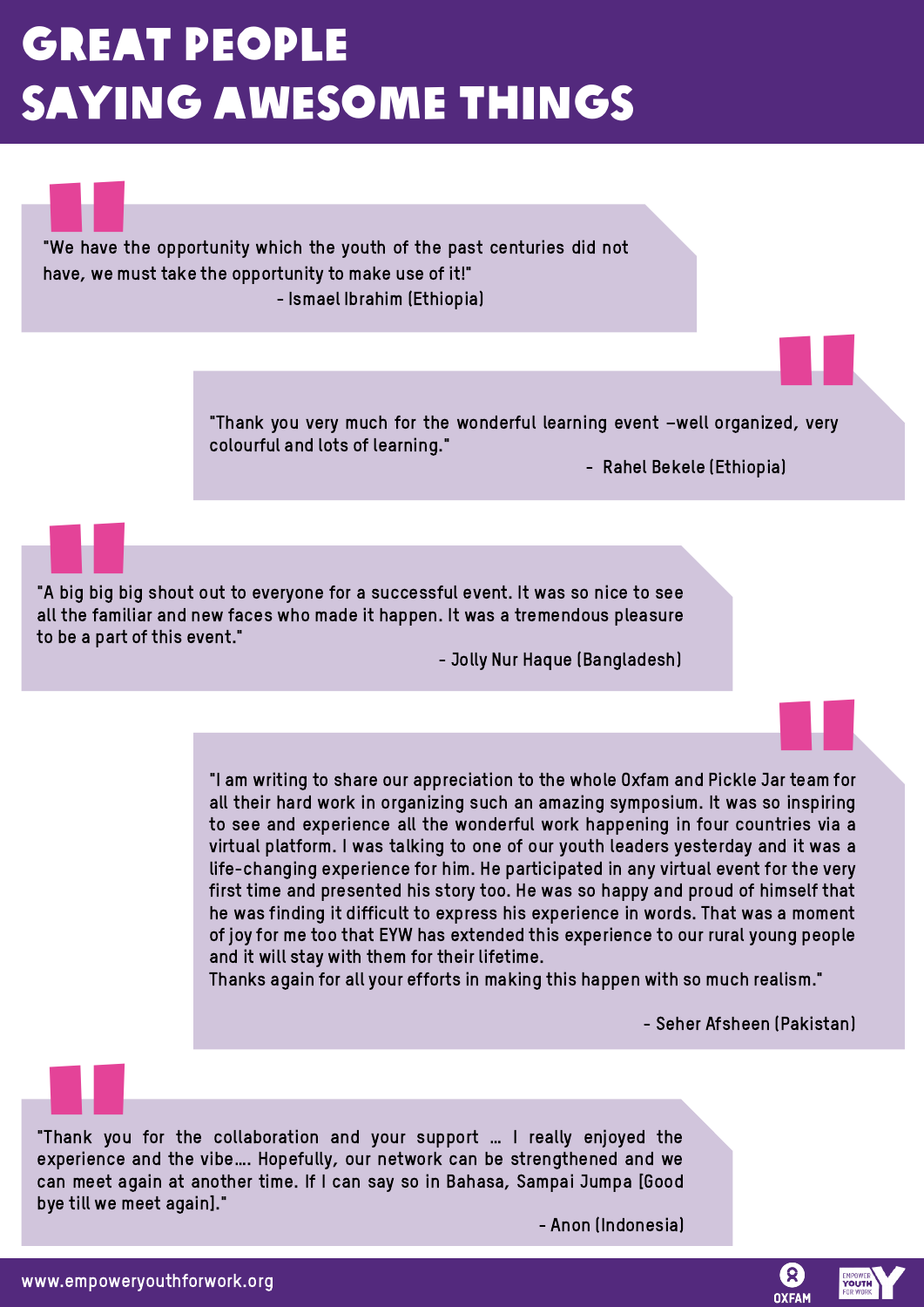# Behind the Scenes: What It Took

You've had a glimpse of the milestones, highlights and stories of the EYW community as we wrapped up a 5.5-year programme. We now leave you with a note from team Pickle Jar, who curated the event and had a unique insider's view. We hope you enjoy this sneak peek as they recount what happened behind the scenes!

"Around June 2021, we stepped in as the event collaborator for the EYW virtual symposium. While I had worked with Carin Boersma earlier to anchor an Oxfam Novib programme in 2016, this project was different from the word go.

The scale of the EYW event itself was mind-blowing – it involved interacting with young people and project leads from 4 countries, vastly different in their ethnicity, culture and geography. It also required us as a curating team to understand the intensive work they had packed into the past five years – amidst so many challenges, and then help tell that story to the world. All, virtually.

Week after week, as Carin Boersma and Gwendolyn Parami of Oxfam meticulously set up meetings with country teams, names on emails started to become faces; faces became familiar; the formal greetings became warm exchanges. If a person was missing in a subsequent meeting, there was concern, given how the pandemic was still not letting up in so many places.

When people in remote Ethiopia or Indonesia had trouble logging in to a team meeting, it drove home the challenge of connectivity and bandwidth. And then the complexities of navigating different languages and dialects – as organisers, we had to ensure everyone understood everyone else in the final symposium and nothing was lost in translation!

Dry runs on the tech platform, rehearsals with the translation software, moments when participants beat all odds to turn up for the prep sessions, the giggles and shy smiles when speakers would turn their camera "on" for that "group picture", the quiet concentration as they geared up to say their piece, the sudden drop-offs, the eager, almost triumphant re-joins… We shall cherish all of these, even as we marvel that such a cross-continental effort could be powered from a live studio in Bangalore, India!

The fact that human bonds can be forged across time, distance, and languages despite a killer virus is a beautiful lesson in hope that we will all take away. Besides the many screenshots of the event itself!"

In gratitude, Vasanthi Hariprakash, on behalf of team Pickle Jar





ହ **OXFAM**